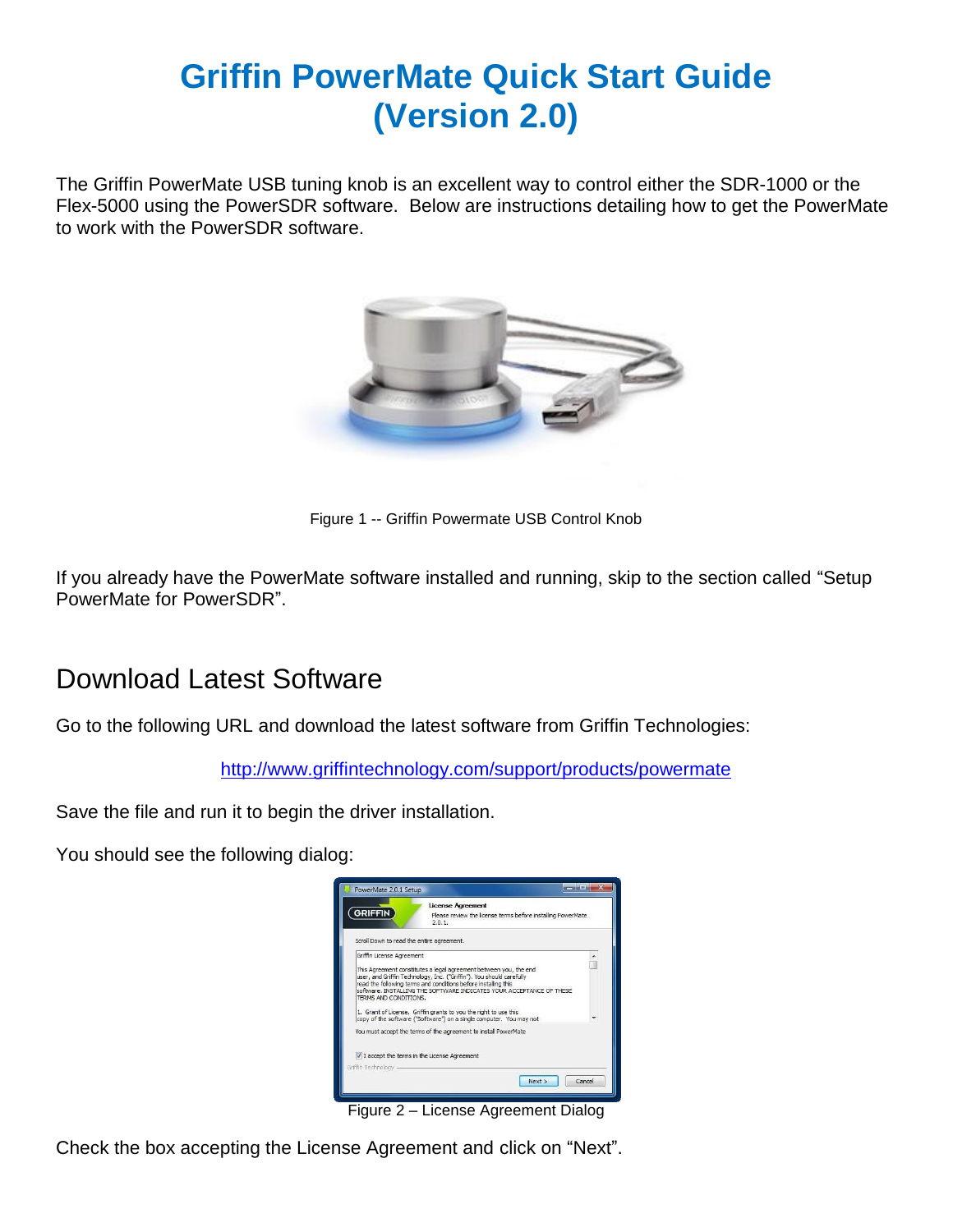The next dialog window will then appear:

| <b>GRIFFIN</b>                                    | Choose Install Location<br>Choose the folder in which to install PowerMate 2.0.1.                                                                                                |
|---------------------------------------------------|----------------------------------------------------------------------------------------------------------------------------------------------------------------------------------|
|                                                   | Setup will install PowerMate 2.0.1 in the following folder. To install in a different folder, dick<br>Browse and select another folder. Click Install to start the installation. |
|                                                   |                                                                                                                                                                                  |
|                                                   |                                                                                                                                                                                  |
|                                                   |                                                                                                                                                                                  |
| Destination Folder                                | C: \Program Files\Griffin Technology\PowerMate<br>Browse                                                                                                                         |
|                                                   |                                                                                                                                                                                  |
| Space required: 2.5MB<br>Space available: 293,3GB |                                                                                                                                                                                  |
| Griffin Technology -                              |                                                                                                                                                                                  |

Figure 3 – Install Location Dialog

Select the directory where the driver will be installed and click on "Install". There is no reason to select a location other than the default directory unless you really want to. We recommend that you use the default folder for troubleshooting purposes.

When installation is complete, the following dialog will be displayed. Click on "Finish" to close the installation wizard.



Figure 4 – Installation Complete Dialog

Plug your PowerMate into an available USB port.

# Verify Functionality

Now that the software is installed, give the knob a turn. The default operation is to change the main volume. Double click on the speaker icon in the lower right corner of your desktop to bring up the audio mixer. Rotate the knob and note whether the main volume is modified. If not, skip to the troubleshooting section below.

### Setup PowerMate for PowerSDR

Open the PowerSDR console so it will show up in the running programs list. Open the PowerMate control panel by double-clicking on the PowerMate icon on the system tray. The system tray is the row of icons at the right end of the toolbar at the bottom of the screen. If there is no PowerMate icon in the system tray, start the driver from the Start Menu by clicking on "All Programs > Griffin Technology > PowerMate > PowerMate".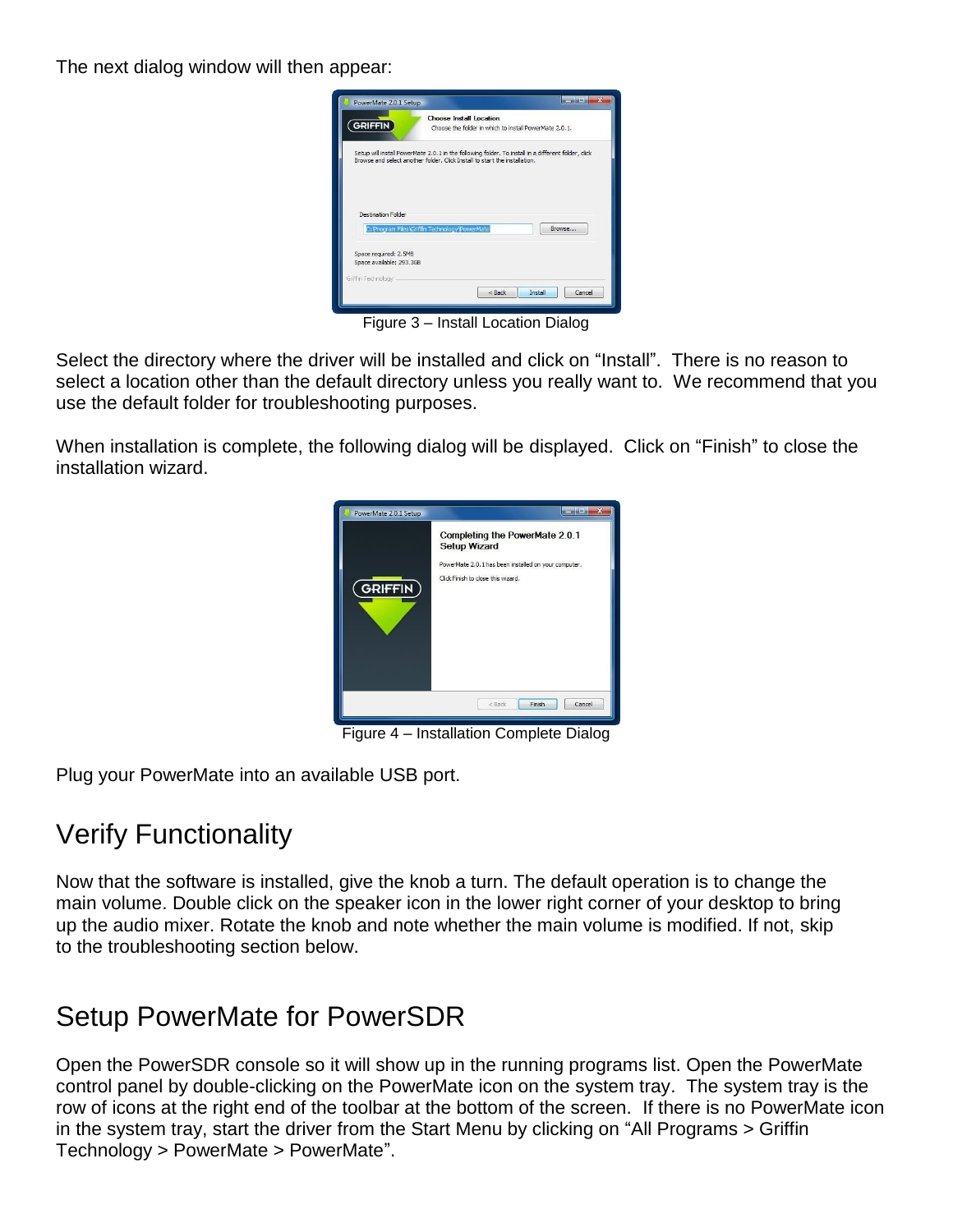| Applications   | Action               | Type | Description                                      |
|----------------|----------------------|------|--------------------------------------------------|
| Global Setting | دي                   | 빼))  | Raise System Volume                              |
|                |                      | 崎)   | Lower System Volume                              |
|                | $x \in \mathbb{R}^n$ |      |                                                  |
|                |                      |      |                                                  |
|                |                      |      | Mute System Volume                               |
|                | $660+$               |      |                                                  |
|                |                      |      | Select an action above to configure the setting. |
|                |                      |      |                                                  |

Figure 5 – Main PowerMate Setup Screen

From the main PowerMate setup screen, click on "Applications" and select "Add". The following dialog will appear:

| PowerMate                          |                                                     | x<br>E                                  |
|------------------------------------|-----------------------------------------------------|-----------------------------------------|
| PowerMates<br>File<br>Applications | Annlications Heln<br><b>Add Application</b>         | X.                                      |
| Global Setting                     | Select a currently running application or<br>Browse |                                         |
|                                    | Currently Running Applications                      |                                         |
|                                    | 墨 PowerMate                                         |                                         |
|                                    | OUTLOOK<br>mspaint                                  |                                         |
|                                    | PowerSDR                                            |                                         |
|                                    |                                                     |                                         |
|                                    |                                                     |                                         |
|                                    |                                                     |                                         |
|                                    |                                                     |                                         |
|                                    | OK<br>Name:                                         | etting.                                 |
|                                    | Cancel<br>Application:                              |                                         |
|                                    |                                                     |                                         |
| $\overline{A}$                     |                                                     | Copyright 2007 Griffin Technology, Inc. |
|                                    |                                                     |                                         |

Figure 6 – Add Application Dialog

Select "PowerSDR" from the list of running applications.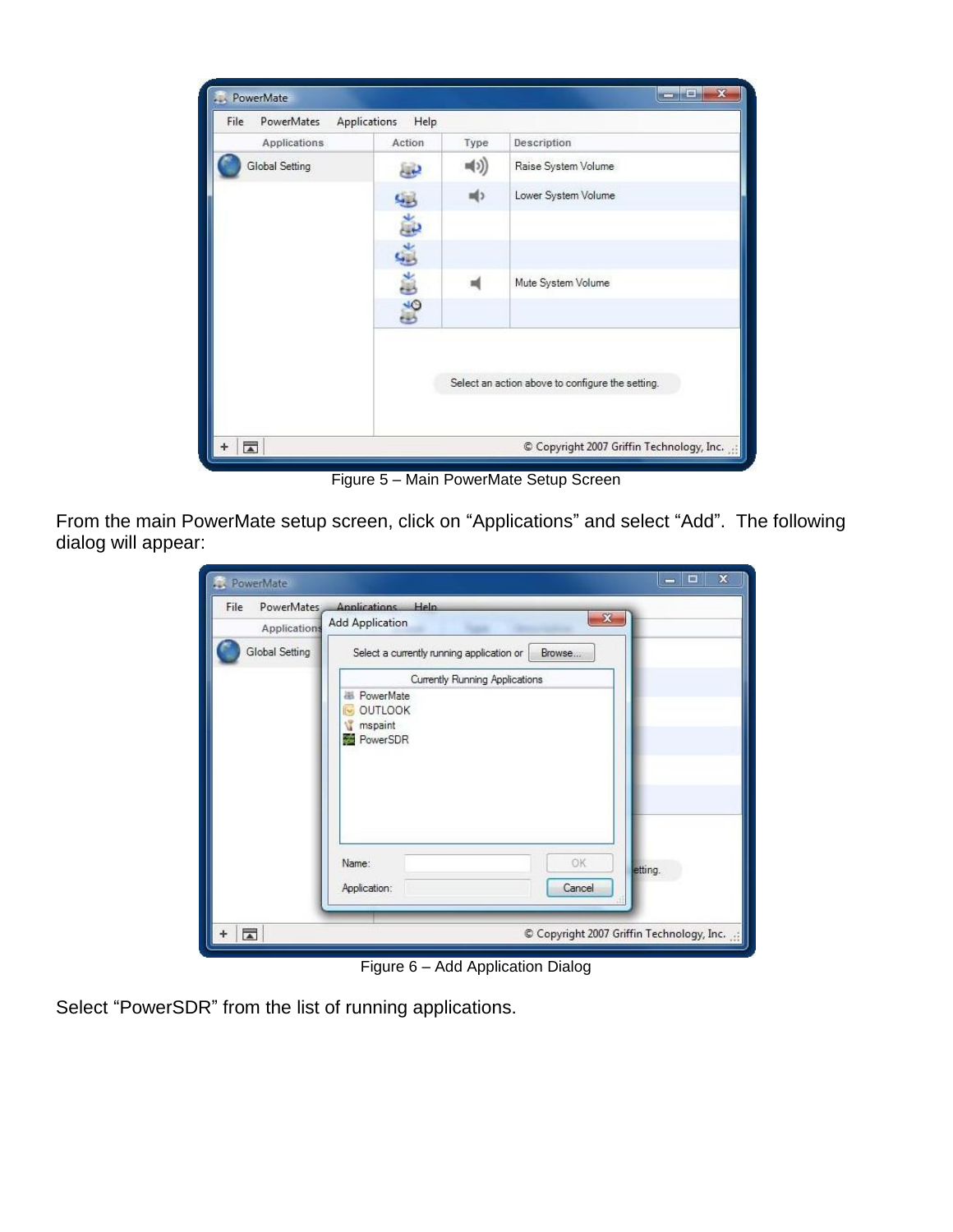| PowerMate                   |                             |      | $\mathbf x$<br>∣□<br>$\equiv$                    |
|-----------------------------|-----------------------------|------|--------------------------------------------------|
| PowerMates<br>File          | <b>Applications</b><br>Help |      |                                                  |
| Applications                | Action                      | Type | <b>Description</b>                               |
| Global Setting              | ىق                          |      |                                                  |
| PowerSDR                    | لیبا                        |      |                                                  |
|                             |                             |      |                                                  |
|                             | <b>GSGKCKGK</b>             |      |                                                  |
|                             |                             |      |                                                  |
|                             |                             |      |                                                  |
|                             |                             |      | Select an action above to configure the setting. |
| $\overline{\blacktriangle}$ |                             |      | Copyright 2007 Griffin Technology, Inc.          |

Figure 7 – Main Setup Screen with PowerSDR Added

Icons depict the six actions the PowerMate is capable of:

- 1. Rotate Clockwise
- 2. Rotate Counterclockwise
- 3. Push Down and Rotate Clockwise
- 4. Push Down and Rotate Counterclockwise
- 5. Push Down
- 6. Long Push Down

Click on the icon for the action you wish to program.

| PowerMate<br><b>Alan</b> |                      |              | $\mathbf{x}$<br>o.<br>$\sim$              |
|--------------------------|----------------------|--------------|-------------------------------------------|
| PowerMates<br>File       | Applications<br>Help |              |                                           |
| Applications             | Action               | Type         | Description                               |
| Global Setting           | 壶                    |              |                                           |
| PowerSDR                 | Q.                   |              |                                           |
|                          | Þ                    |              |                                           |
|                          |                      |              |                                           |
|                          | $66 + 64$            |              |                                           |
|                          |                      |              |                                           |
|                          |                      | Type:        | ÷<br>No Action                            |
|                          |                      | Sensitivity: | <b>LETTERIN COLLE</b>                     |
|                          |                      |              |                                           |
| $\overline{\phantom{a}}$ |                      |              | Copyright 2007 Griffin Technology, Inc. : |

Figure 8 – Main Setup Screen with Action Selected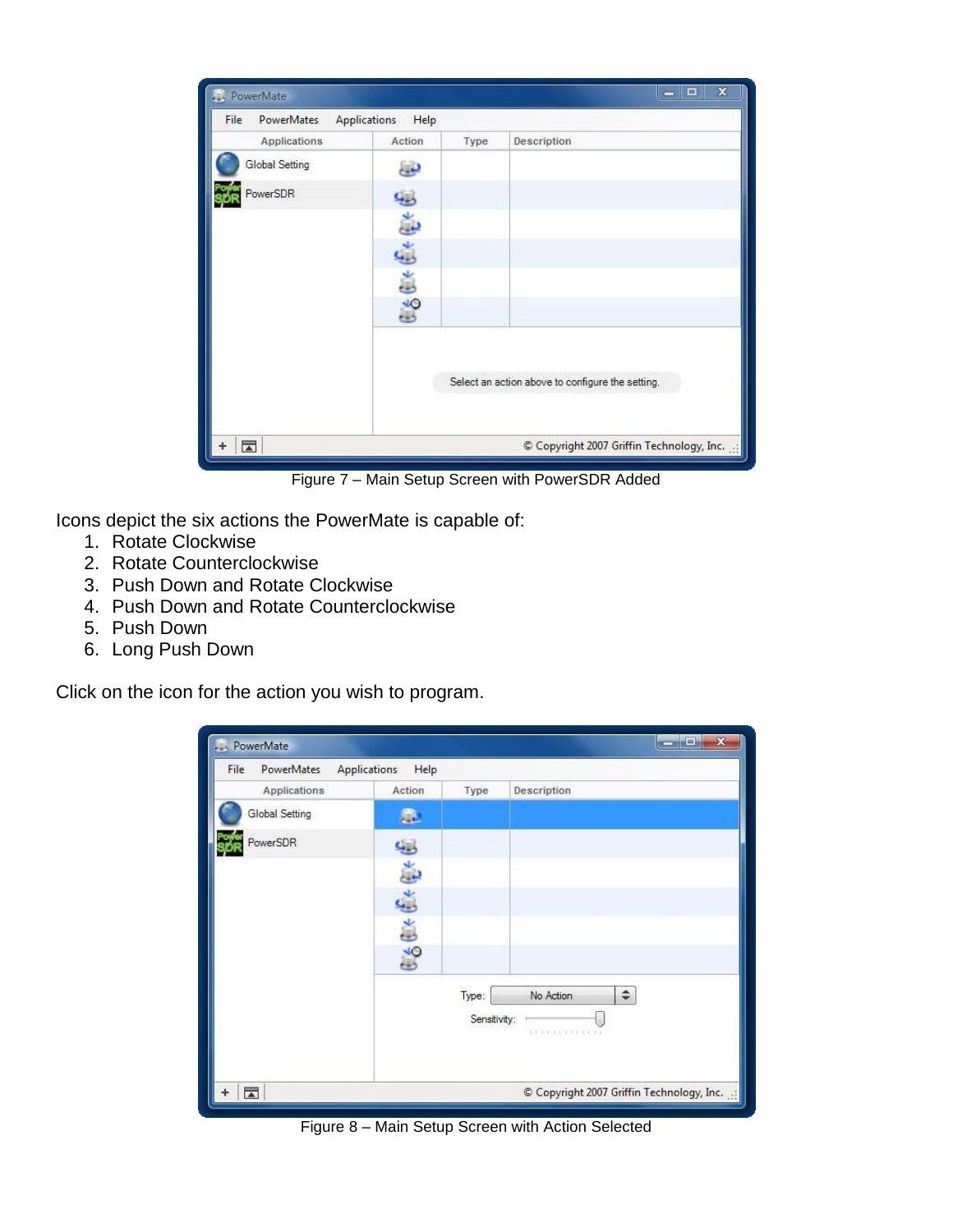Click on the arrows next to the words "No Action".

| PowerMates<br>File       | Applications<br>Help |            |                    |                                 |
|--------------------------|----------------------|------------|--------------------|---------------------------------|
| Applications             | Action               | Type       | <b>Description</b> |                                 |
| Global Setting           | E                    |            |                    |                                 |
| PowerSDR                 | 蟈                    |            |                    |                                 |
|                          |                      |            |                    |                                 |
|                          | ESC+C+C+             |            |                    |                                 |
|                          |                      |            |                    |                                 |
|                          |                      |            |                    |                                 |
|                          |                      | Type:      | No Action          | $\div$                          |
|                          |                      | 赤原<br>Sens | iTunes<br>Mouse    | ۱<br>$\ddot{\phantom{1}}$       |
|                          |                      | ¥          | Open File          |                                 |
|                          |                      | ÷.         | Power              | ł                               |
| $\overline{\phantom{a}}$ |                      | ÷          | Scrolling          | Griffin Technology, Inc. :<br>¥ |
|                          |                      | $\equiv$   | Send Keys          |                                 |

Figure 9 – Action Selection Dialog

Select "Send Keys".

| PowerMates<br>File | Applications<br>Help |              |                      |
|--------------------|----------------------|--------------|----------------------|
| Applications       | Action               | Type         | Description          |
| Global Setting     | ු                    | At           | Simulates Keystrokes |
| PowerSDR           | لمطلبه               |              |                      |
|                    | ىق                   |              |                      |
|                    | $660+64$             |              |                      |
|                    |                      |              |                      |
|                    |                      |              |                      |
|                    |                      | Type:        | ÷<br>Send Keys       |
|                    |                      | Sensitivity: | TERMINER AND ATLANT  |
|                    | Ctrl+Up<br>Keys:     |              |                      |

Figure 10 – Send Keys Setup Dialog

Click in the "Keys" text box. Then hold the "Ctrl" key down and press the "Up Arrow" key. Click on one of the other action icons or close the setup screen. WARNING: If you press any other key(s) before clicking on another icon or closing the screen, the key(s) will be added to the keys being sent by the selected action. The only way to correct a mistake is to select "No Action" and then select "Send Keys" again. This will clear the "Keys" text box and allow you to start over.